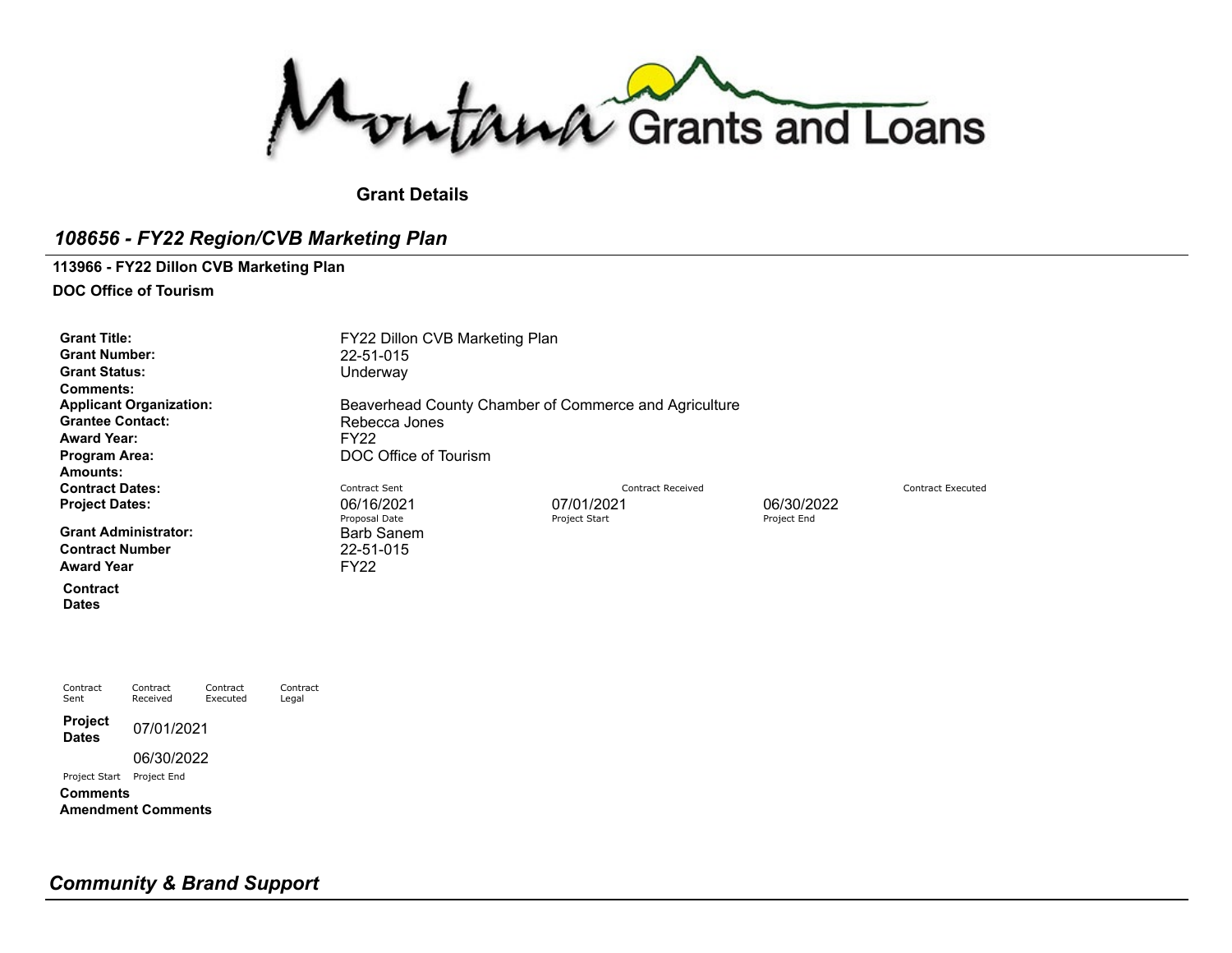Describe your destination (who you are, who you wish to attract and why would they come) addressing your strengths, opportunities, and potential challenges. How does your destination align with Montana's *brand pillars?*

Welcome to Dillon! We are are a rodeo town, a ranching town, a fly fishing town, a hunting town! Dillon is situated in a sweeping valley into which the Big Hole and Beaverhead rivers converge. This is where you can discover and explore the beginnings of Montana. Lose Yourself | Discover Yourself!

This is a community of a gold mine of history, ranging from native Americans trekking through the area to Lewis and Clark's famous journey, to gold rushers and vigilantes from the railroad to teamsters, farmers, and ranchers. So much is well-preserved and waiting for you to explore.

Beaverhead River is a Blue-Ribbon Trout Stream that is a favorite for expert fly fishermen/women. Our county museum in Dillon is devoted to preserving local history. Bannack State Park is located just southwest of Dillon. It is a registered historic landmark and the site of Montana's first major gold discovery on July 28, 1862. Over 50 buildings line Main Street recalling Montana's formative years.

Dillon is home to the largest of the national forests in Montana covering 3.35 million acres lying in eight Southwest Montana counties. With an extensive trail system, visitors can experience the wide-open space and breathtaking views. Stand on the spot Lewis & Clark stood overlooking the valley, there is truly discovery in every direction.

Southwest Montana's rich history is on full display in downtown Dillon alongside unique shopping opportunities and vibrant new businesses. Dillon's business composition reflects an agricultural influence and railroad impact on the community. Historic buildings are tangible reminders of men and women who brought their dreams, blood, sweat and tears to reality and can still be experienced today.

Discover the unique architecture of structures that line the downtown area from the Carnegie Library to the Beaverhead County Courthouse. Take a historic walking tour and enjoy not only the architecture, but also the story told behind each structure. The brick and stone structures post-date an 1882 fire which ravaged the business district. Where business and agriculture came together into a true community, is the story of people with strong beliefs in the future and willingness to work, making those dreams a reality.

#### **Dillon Exemplifies the Montana Brand**

**More spectacular unspoiled nature**: Dillon sits in a valley surrounded by natural beauty, two destination trout streams, home to the largest national forests in Montana and three state parks, one national park including Interstate 15 making the town an epicenter for visitors' exploration of Beaverhead County.

**Vibrant and charming small town**: A vibrant downtown that merges historical charm with contemporary culture.

**Breathtaking experiences by day, relaxing hospitality at night**: Fishing blue-ribbon trout streams, rock-hounding, bird watching, exploring Beaverhead-Deer Lodge National Forest, investigating ghost towns. However, you choose to spend the daylight hours, your evenings will be full of fantastic food and relaxing accommodations in Dillon.

#### Strengths:

- Dillon is adjacent to Interstate-15 and is a crossroads for Montana Highways 91,41 and 278, which each connect Beaverhead County's rural communities and visitor attractions.
- Beaverhead County is home to the Beaverhead-Deer Lodge National Forest and the Beaverhead and Big Hole Rivers which offer un-matched outdoor opportunities for visitors.
- Dillon provides a full range of lodging, dining, and shopping options that help make for a great vacation on any budget with a sense of Montana sophistication that visitors find both surprising and comfortable.
- A place to discover the rich history of Beaverhead County through a historic walking tour of downtown, county museum and a railroad depot.
- City of Dillon has been nationally recognized as Tree City, USA by the Arbor Day Foundation.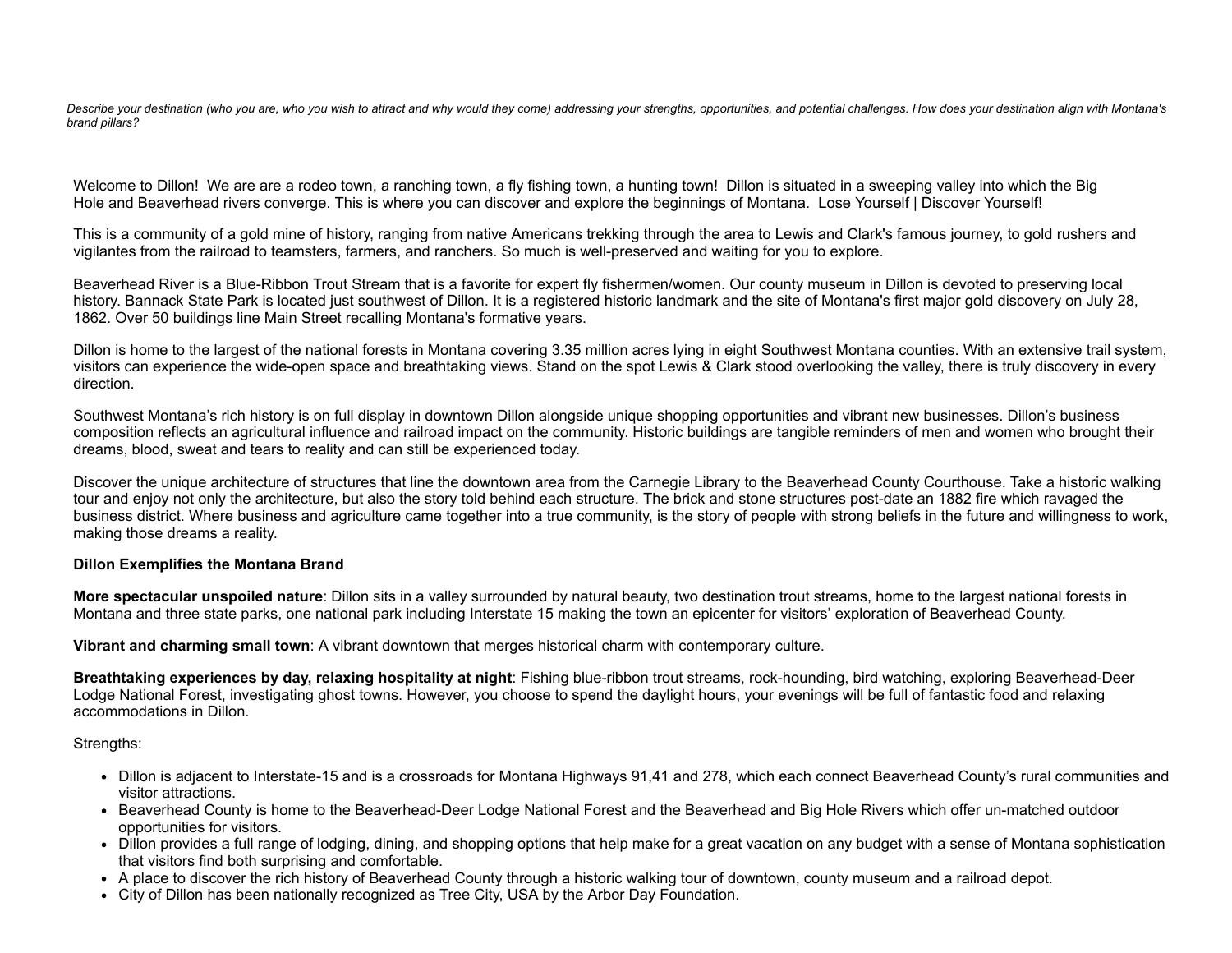- Energized downtown with a fine art gallery, national renowned bookstore, Patagonia outlet, Great Harvest Corporation and unique stores that can only be found in Dillon.
- Annual signature events: Territory Days in June, Sr. Pro Rodeo and Dillon History Days in July, Montana's Biggest Weekend | Labor Day Rodeo (parade, fair, and concert), Beaverhead Marathon, Dinner in the Park, Halloween Party, Parade of Lights/Festival of Trees in December are just a few events that take place throughout the year.

## **Opportunities**

- Our new website will provide vital information for visitors who will be looking for a unique experience which will encourage them to visit Dillon. Information on Dillon will offer experiences that can only be found in Beaverhead County.
- New the Summer '21, Beaverhead Treasure Hunt | Calling all treasure hunters, Visit Beaverhead County to find a small, solid glass, blue cowboy hat paper weight in one of the businesses in Beaverhead County. The cowboy hat paper weight is yours to keep, just bring it by the Dillon Visitors Center to let us know you found it and recieve another prize to shop in our local businesses.
- From blue-ribbon trout fishing to hiking surrounding mountains visitors will find a welcoming place to stay when they take exit 62 or 63 off I-15. Dillon connects to Yellowstone, Pioneer Scenic Byway, Big Hole Battlefield, Red Rock National Wildlife Refuge and Crystal Park. With our wide-open space and beautiful scenery Dillon offers visitors a unique place to stay while exploring by day and relaxing by night.

## **Challenges**

- COVID-19 Pandemic impacted our area in 2020. In 2021, we anticipate an increase in visitors who area ready to explore, which is actually an opportunity!
- With a decrease in our bed-tax lodging tax, promoting Dillon as a destination will be challenging. We will work on creative promotions working with local, regional and tourism organizations to find ways to entice visitors to the area.

The travel quarantine into Montana and media coverage of the COVID-19 has impacted international travel to the U.S. and Montana.

Further marketing will assist visitors with maps, phone numbers, websites, calendars and other essential utilities that will provide for an exceptional experience in Southwest Montana.

In addition, the Chamber will use the CVB designated funds to provide an un-matched visitor center experience to those travelers who wish to stop in a physical location and access visitor information. This will include having trained, knowledgeable staff and printed materials to assist visitors traveling in and through Beaverhead County. In person assistance will enhance a visitor's experience to Montana.

[Beaverhead](https://funding.mt.gov/fileDownload.jsp?filename=1588025438980_Beaverhead+County+Data.pdf) County Data.pdf

**Describe your destination.**

**Inspiration:** All our marketing efforts are focused on inspiring exploration of our area. From our website, print advertising and other media we are focused on enticing the visitor to explore. Any opportunity that will inspire visitors we will include in visitor packets, newsletters, advertising, and on our website promoting Dillon and Beaverhead County.

**Orientation:** Our Efforts will be focused on providing a complete resource for the Dillon MT visitor. This will be done through multiple avenues, website, social media and print material. We are focused on making all our resources a one-stop experience for our region (Beaverhead County) to provide ample information to our target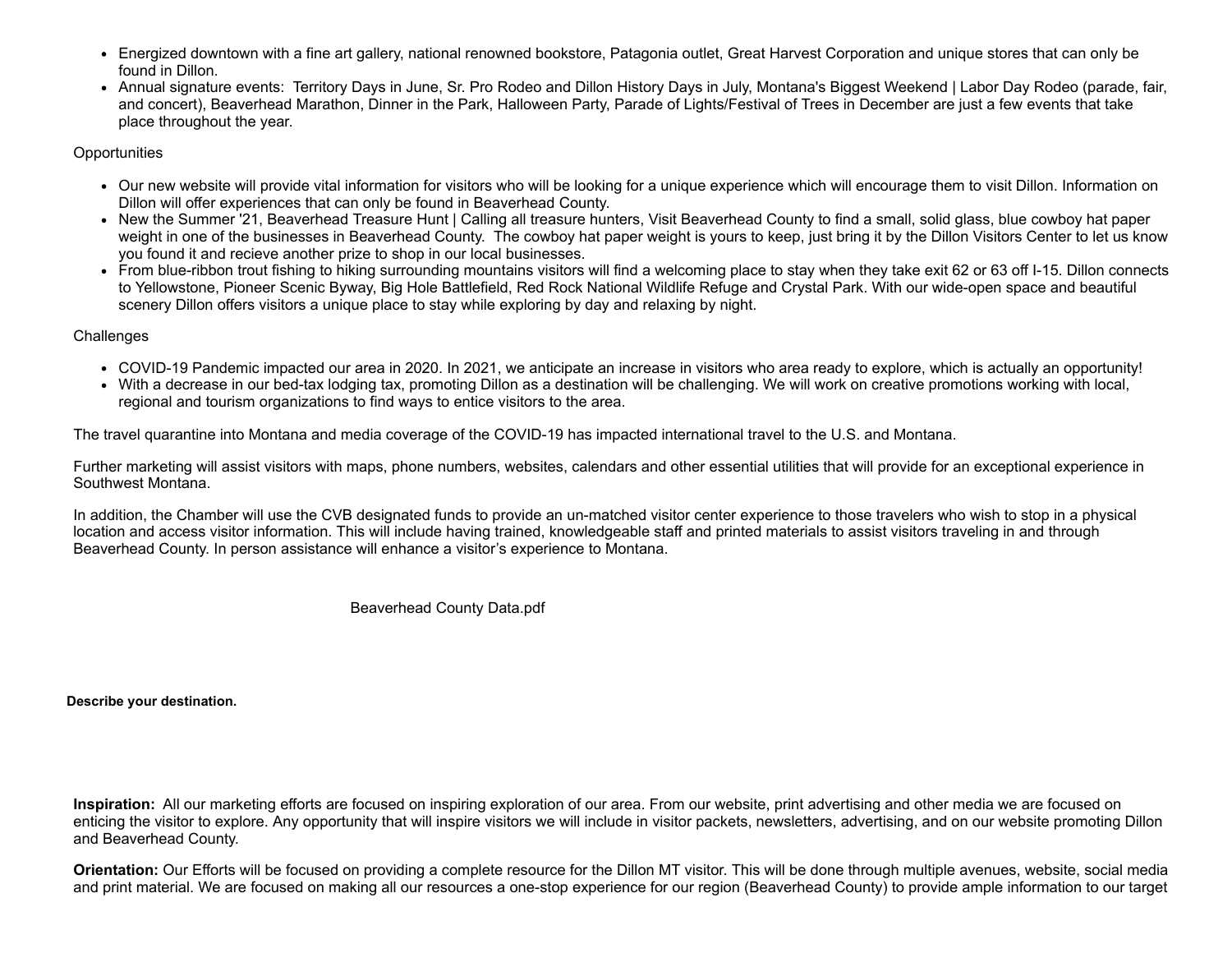markets in the following ways:

- 1. Full listing of available lodging
- 2. Full listing of available food and restaurants
- 3. Full listing of business services
- 4. Full listing of tourist destinations, routes and events

5. informational opportunities created by locals which has been proven to drive overnight stays (i.e., fishing reports, local art and craft fairs, articles written by local poets, authors, historians, industry leaders, etc.)

- 6. Up-to-date and constantly evolving community calendars
- 7. Full listing of other organizations and entities that offer value to the visitor's experience in Beaverhead County
- 8. Maps, routes and local information on how to best access attractions
- 9. Full listing of shopping opportunities
- 10. List of adjacent tourist destinations to encourage further travel into Montana

By offering these 10 orientation keys, our plan will provide the necessary opportunities for prospective visitors to choose Dillon and Southwest Montana as a destination.

**Facilitation:** With printed material, website, networking and social media, the Dillon CVB will provide both intentional visitors (those who planned to visit Beaverhead County) and unintentional visitors with an opportunity to easily locate points and places of interest.

Further marketing will assist visitors with maps, phone numbers, websites, calendars and other essential utilities that will provide for an exceptional experience in Southwest Montana.

In addition, the Chamber will use the CVB designated funds to provide an un-matched visitor center experience to those travelers who wish to stop in a physical location and access visitor information. This will include having trained, knowledgeable staff and printed materials to assist visitors traveling in and through Beaverhead County. In person assistance will enhance a visitor's experience to Montana.

#### **Optional: Include attachments here**

*a. Define your target markets (demographic, geopgraphic and psychographic).*

#### **Seasonal Traffic**

Travelers coming through Montana from north to south using I-15. Arrivalist data shows that 46% of visitors enter I-15 from the south. It shows that our top three out of state visitors were Idaho, Utah, California. Visitors find fuel and refreshments from Dillon businesses and it is a great way to provide opportunities to inspire spontaneous adventure or to inspire a future planned trip to the region. This market can be motivated by easy access to sites of interest and convenient travel route alternatives that allow for discovery of points of interest. This market will also be motivated by access to R.V. accommodations.

#### **Leisure Travel**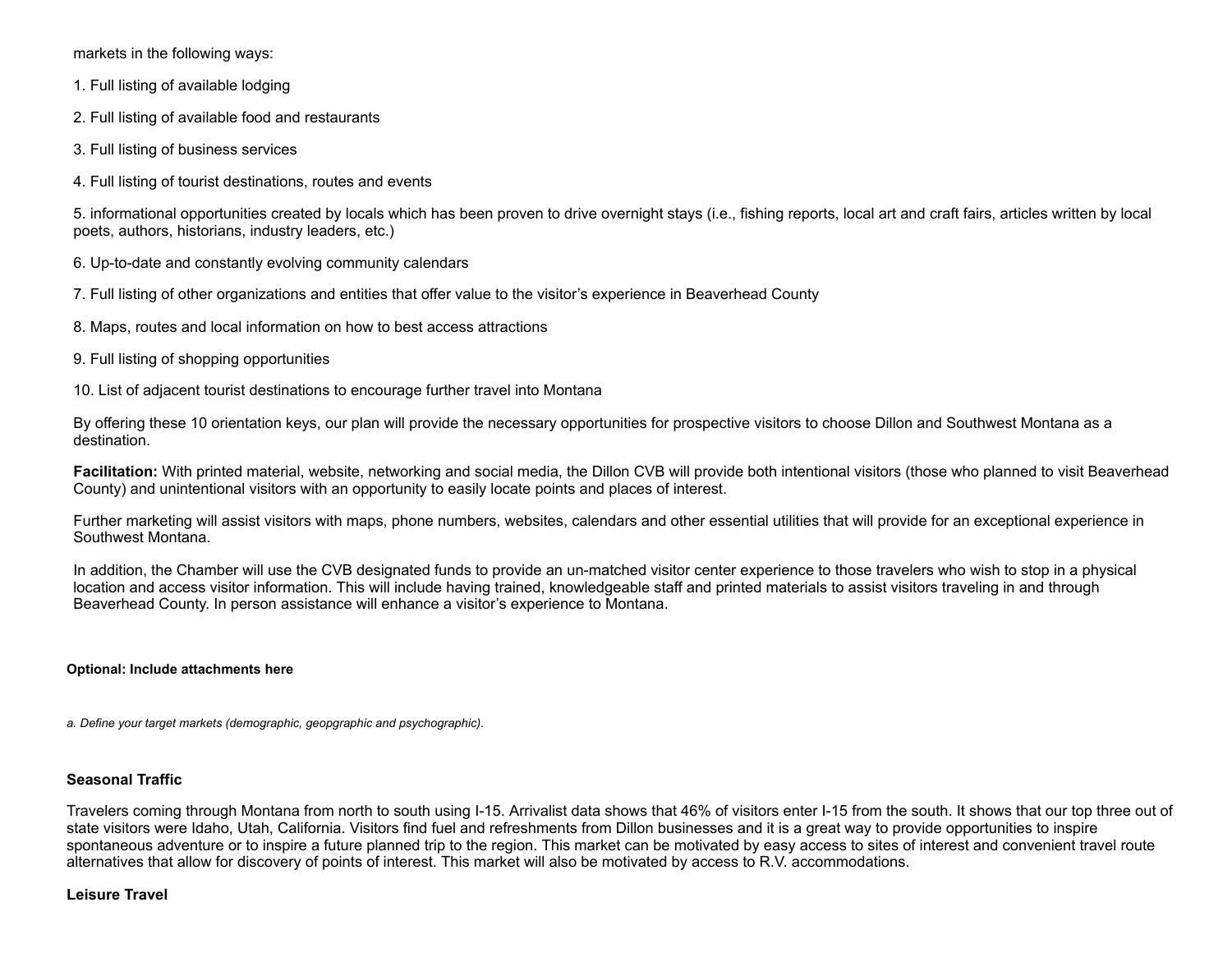The leisure traveler are active mature and young families that are looking for affordable variety and a bit of culture and shopping with their outdoor centered vacation. Access to public lands is an incentive for fishing, hiking, camping, rock hounding and wildlife viewing. The leisure traveler will be connected via I-15 to Glacier and Yellowstone National Parks as well as State Parks. Dillon is an ideal place for visitors to stop, fuel, eat, lodge and enjoy a couple of days exploring our trails, ghost towns, get weather updates, wildlife conditions, river conditions and trail openings.

## **History Buffs**

This market consists of individuals who enjoy learning about western history and culture. They are seeking to visit ghost towns, historical landmarks such as the Lewis & Clark Expedition, Big Hole Battlefield, Bannack State Park and mining sites throughout the region.

*b. What are your emerging markets?*

Recreational hiking and biking: The Dillon area has expanded their trail system that connects many trails in Dillon. With the increase of the trail system in Dillon, there have been several running/hiking events added to the summer season. This brings in many people from outside of Montana to participate. With the added bicycle camp Dillon has become the stop off point for long distance bicyclers looking to find a place to stay over for the night. This market is looking for a place to eat, pick up snacks and refreshment for their journey through Montana. This is an emerging market and continue to see an influx of cyclists through our region.

#### **Optional: Include attachments here.**

*c. What research supports your target marketing?*

*c. What research supports your target marketing?*

County Arrivalist Data shows 46% of visitors enter via I-15 South from Idaho into Montana.

Arrivalist Data 2020 Top 5 residency of origin for nonresident visitors to Dillon: Idaho, Utah, California, Washington, Oregon

**Goal One:** To increase availability of visitor and business specific information.

G-1 Objective One: To maintain our website dedicated to tourism and recreation. Amplified Digital will oversee the website and keep it up to date daily.

G-1 Objective Two: Increase visibility and accessibility to all the attractions in Dillon Montana. This will be done through our website and print materials available for visitors.

**Goal Two:** To establish the Dillon CVB (Beaverhead Chamber of Commerce & Agriculture) as the community source of information for events.

G-2 Objective One: Have all events available to tourists on the website and provide links from the website to other attractions and events in Dillon and Beaverhead County.

G-2 Objective Two: Continue to offer & improve the services of our Visitor's Information Center by increasing operating hours with a VIC staff for the summer season. This would include some volunteer hours.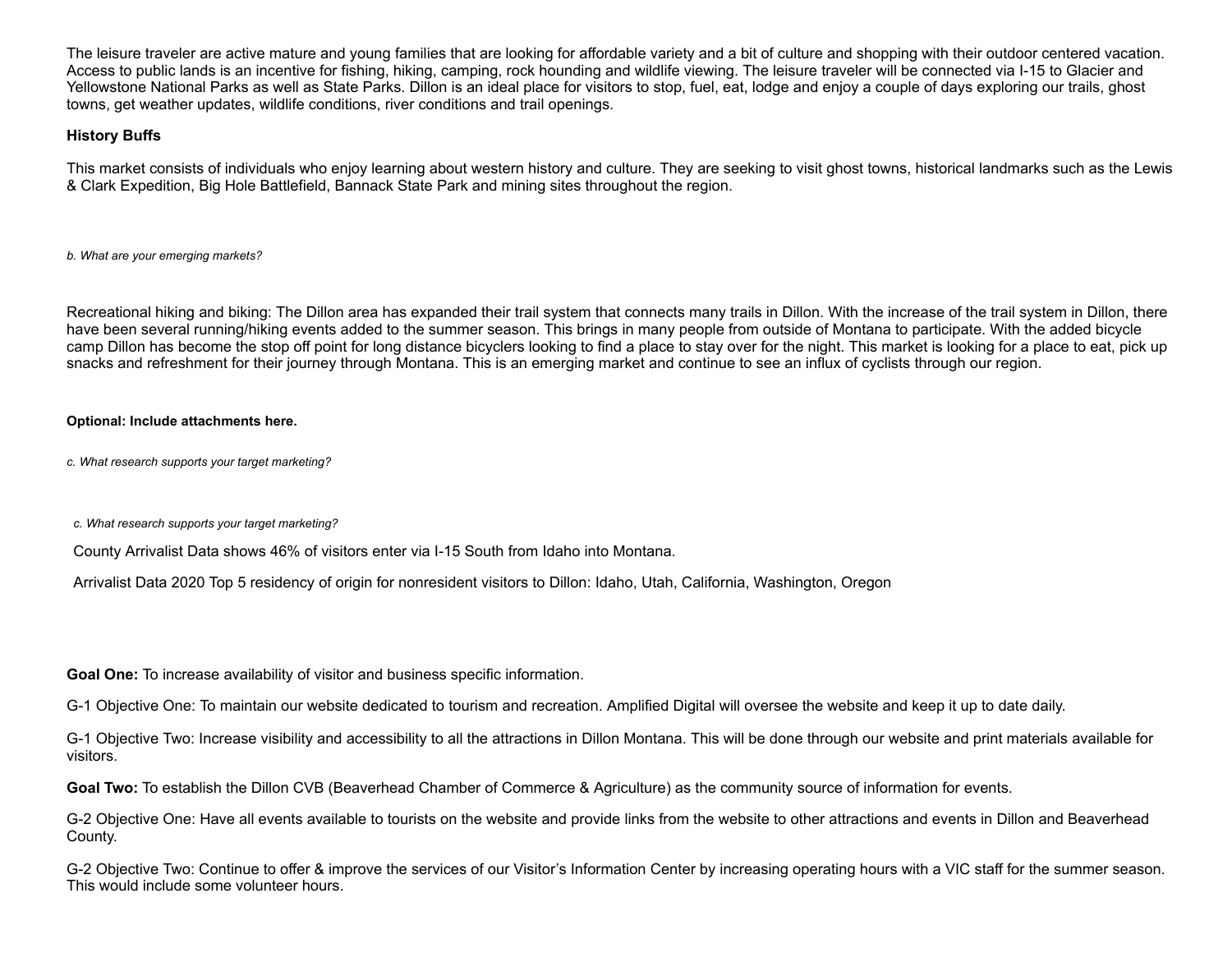**Goal Three:** Build an audience for new website.

G-3: Objective One: Get Visit Dillon Montana in front of an audience that is looking to travel!

G-3 Objective Two: Website tracking analytics with monthly website statistics including number of page views, unique visitors, pages per visit, bounce rate and time on website.

G-3: Objective Three: Engage with our current & potential visitors and build a lasting relationship with them. To build a larger digital footprint and always expand our customer service offerings by keeping our customers informed.

*a. In what types of co-ops with MTOT would you like to participate?*

FY22 Joint Ventures with MOTBD are incredibly attractive if they are affordable enough and work with our drive market such as those from Idaho Falls visiting Bannack State Park or Big Hole Battlefield.

Dillon does not have a TBID. We have been exploring this option. Steve Wahrlich spoke to the hoteliers and the community about the TBID at two events hosted by the Beaverhead Chamber of Commerce. In April 2021, we invited Steve to return and speak at another meeting. We have found some interest in pursuing a TBID for Beaverhead County.

#### **Optional: Include attachment here.**

*b. In what other types of co-ops would you like to participate? (Regions/CVBs, etc.)*

We would like to work with Southwest Montana on building a guide to biking/hiking trails.

*c. What types of co-ops have you done in the past? Were they successful - why or why not?*

Collaborated with Southwest Montana on a social influencer campaign in the past. This was a great success with multiple online posts and photography for Dillon.

**Optional: Include attachments here.**

**Optional: Include attachments here.**

**Optional: Include attachment here:**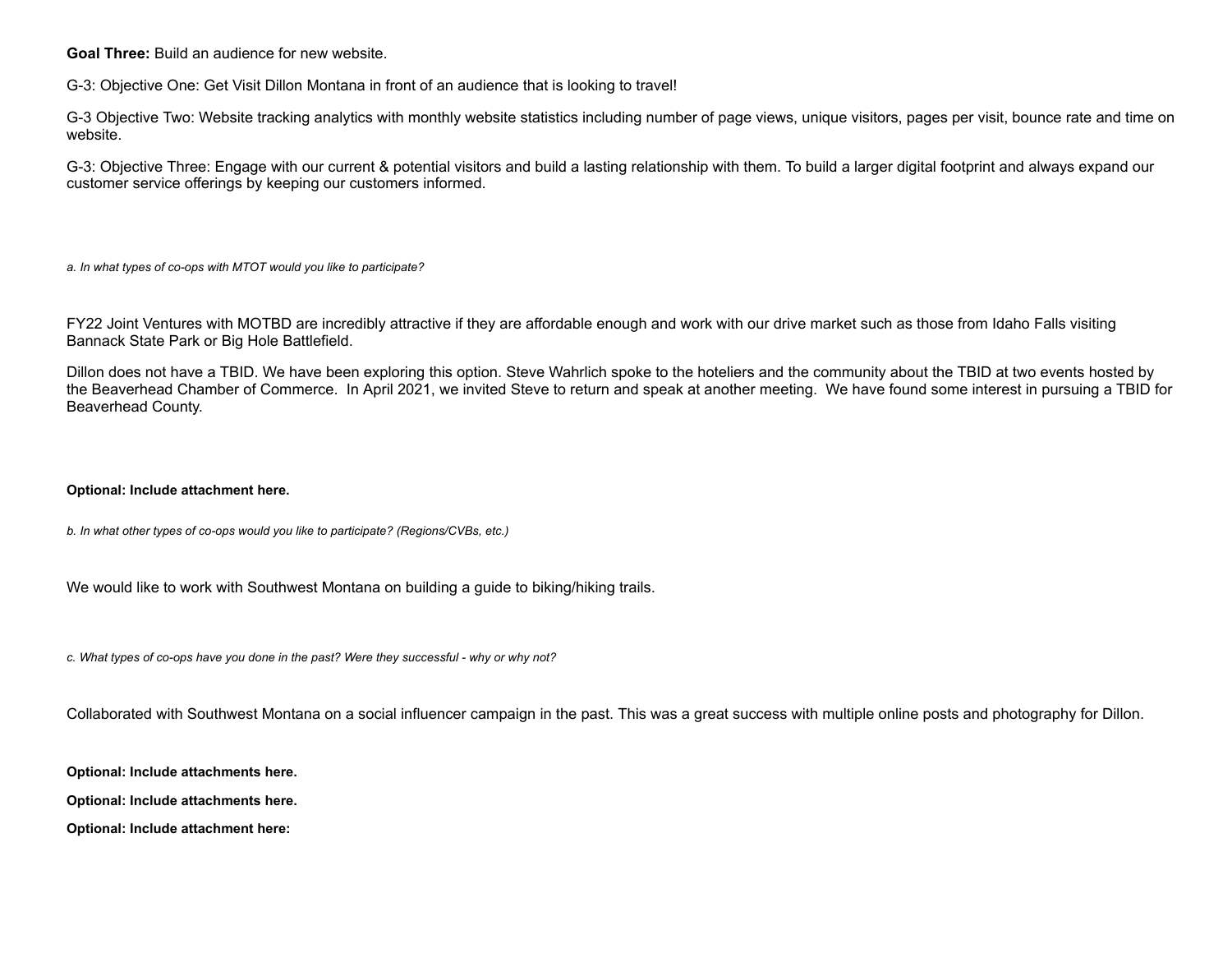| <b>Marketing</b><br><b>Segment</b> | <b>Marketing</b><br><b>Method</b>       | Describe your method.                                                                                                                                                                                                                                                                                                                                                                                                                                                                                                                                                                                                                                                                                                                                                                                                                                                                                                        | Provide supporting research/statistics.                                                                                                                                                                                                                                                                                                                                                                                                                                                                                                                                                                                                                                                                                                                                                                                                                                                                                                                                                                                                                                                                                                                                                                                                                                                                                                                                                                                                                                   | <b>Describe the</b><br>quantifiable<br>measurements<br>for success<br>including<br><b>Regulations</b><br>requirements.                                                                                                                                                                                                                                                                                          | <b>Estimated</b><br>budget<br>for<br>method. | <b>Marketing</b><br><b>Method</b><br><b>Evaluation</b> | Add'l<br><b>Attchmnt</b> |
|------------------------------------|-----------------------------------------|------------------------------------------------------------------------------------------------------------------------------------------------------------------------------------------------------------------------------------------------------------------------------------------------------------------------------------------------------------------------------------------------------------------------------------------------------------------------------------------------------------------------------------------------------------------------------------------------------------------------------------------------------------------------------------------------------------------------------------------------------------------------------------------------------------------------------------------------------------------------------------------------------------------------------|---------------------------------------------------------------------------------------------------------------------------------------------------------------------------------------------------------------------------------------------------------------------------------------------------------------------------------------------------------------------------------------------------------------------------------------------------------------------------------------------------------------------------------------------------------------------------------------------------------------------------------------------------------------------------------------------------------------------------------------------------------------------------------------------------------------------------------------------------------------------------------------------------------------------------------------------------------------------------------------------------------------------------------------------------------------------------------------------------------------------------------------------------------------------------------------------------------------------------------------------------------------------------------------------------------------------------------------------------------------------------------------------------------------------------------------------------------------------------|-----------------------------------------------------------------------------------------------------------------------------------------------------------------------------------------------------------------------------------------------------------------------------------------------------------------------------------------------------------------------------------------------------------------|----------------------------------------------|--------------------------------------------------------|--------------------------|
| Consumer                           | Website/Internet<br>Development/Updates | The CVB's standalone website was<br>launched in late<br>2020. https://www.visitdillonmt.com/ Ou<br>website developer will continue to<br>update daily, weekly, and monthly<br>events and other information that<br>visitors seeking a destination will find o<br>our website. We will also direct visitors<br>to the website through other advertising<br>call to actions (print ads, digital ads,<br>social media posts, etc.). We will<br>incorporate links on our partners' sites<br>(Southwest)<br>Montana https://southwestmt.com/) and<br>others. A fresh, functional web<br>presence is an essentail marketing too<br>and part of the overall strategy to<br>continually invite visitors to the Dillon,<br>Montana community. The objective is to<br>provide an online presence that<br>promotes Dillon Montana as a year-<br>round destination for travelers coming<br>from out of the state or across the<br>state. | In order to be relevant, we found that people search<br>websites to find places to visit.<br>McCarthy Group   When done well, Search Engine<br>Optimization can provide an important - and cost-<br>effective - strategy for organic growth. In fact, the latest<br>research from web analytics company Parse.ly shows<br>Google Search accounted for around half of external<br>referrals to the publishers in its network this past year.<br>January 2019 The reality is that SEO still matters in<br>2020, though many of the practices and methods have<br>changed. For example, Google's 2019 BERT update lit a<br>fire under SEO professionals to focus more on<br>optimizing content based on search intent rather than<br>keywords. Many businesses still need SEO, but they'll<br>need to adapt to the shifting landscape. Brand Authority<br>And Reach: According to the McCarthy Group 2014<br>survey, 84% of the millennial respondents said they<br>don't like advertising (and many of them don't trust it). It<br>seems that many of this generation of buyers are<br>becoming more resistant to traditional tactics like cold<br>calling, email spam and even paid ads. But with SEO,<br>businesses can reach this demographic where they are<br>already looking for brands - search engines. SEO<br>works as a form of inbound marketing that attracts<br>customers to you rather than interrupting their natural<br>scrolling with pushy sales tactics. | The methods will be<br>successful if we<br>meet our objective<br>to maintain an<br>engaging web<br>presence. We will<br>track website<br>analytics including<br>time on site and<br>pages visited from<br>launch date through<br>June 30, 2021. We<br>will analyze data<br>and create a YOY<br>comparison record<br>that will provide<br>historical data and<br>a basis to modify or<br>continue the<br>method. | \$5,000.00                                   |                                                        |                          |
| Consumer                           | <b>Print Advertising</b>                | All print advertising will include<br>information and call to action to visit the<br>new website visitdillonmt.com.<br>annually throughout the region and by<br>request through fulfillment channels.<br>We will work on a co-op plan with<br>Southwest Montana. We will have a ful<br>page ad in the Southwest Montana<br>Travel Guide and will review other<br>opportunities for advertising.                                                                                                                                                                                                                                                                                                                                                                                                                                                                                                                              | A targeted approach with print adv. Provides ability to<br>choose editorial subjects to deliver highly targeted<br>content to an already engaged audience.<br>Advertising is planned in the Southwest Destination Analysts   Print usage in travel planning has<br>Montana Travel Guide that is distributed risen close to 50% of American leisure travelers and the<br>use of DMO print visitor quides has risen to just over<br>20%. While this rise may not signal any longer term<br>trend there is clearly no evidence of a long-term decline<br>in print or DMO quide usage. According to the State of<br>the American Traveler, an independent research report<br>by Miles Partnership, print has consistently shown<br>strength and even slow growth in print usage over the<br>last five years. 24.4% of travelers rely on offline media<br>including TV, printed newspapers, magazines, etc. for<br>travel inspiration.                                                                                                                                                                                                                                                                                                                                                                                                                                                                                                                                         | The objective of<br>print advertising in<br>selected<br>publications is to<br>broaden the<br>audience reach. We<br>will consider the<br>method successful<br>if the<br>advertisements are<br>placed<br>appropriately. We<br>will track the<br>audience reach of<br>each publication<br>(distribution<br>counts).                                                                                                | \$5,000.00                                   |                                                        |                          |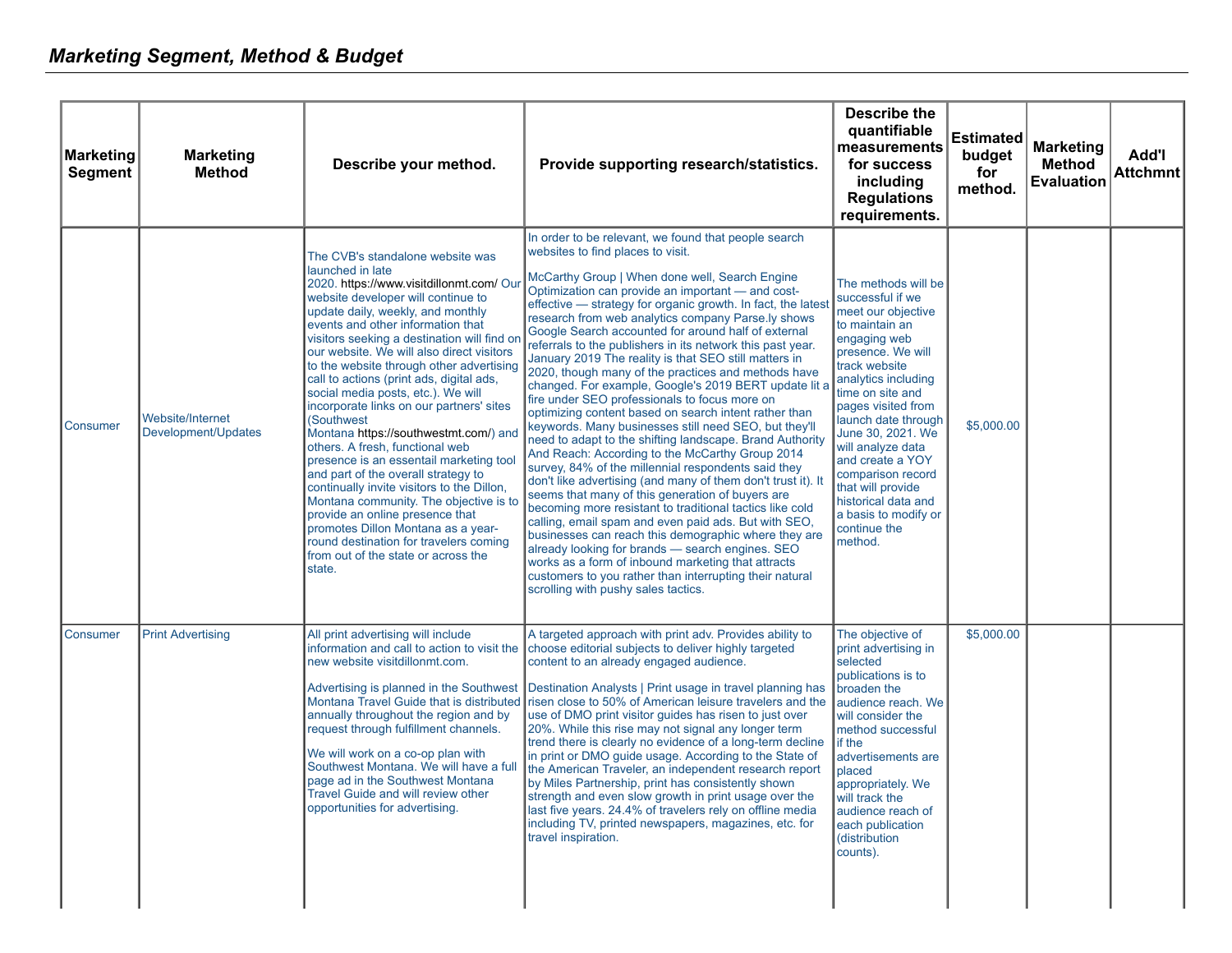| Consumer | <b>Printed Material</b>    | While we are able to print brochures.<br>maps, and copy materials for visitors,<br>on an ad hoc basis with our laptop and<br>printer, we will also hire vendors to print<br>more professional brochures, posters,<br>maps for our visitors. We will know how<br>many are printed and will be able to<br>determine the number of brochures<br>recevied by visitors. | We will reprint our hiking, biking maps and print the<br>walking tour of Historic Downtown Dillon. We will<br>continue to use our tear off maps and will redesign,<br>once depleted. Printed materials encourage further<br>exploration of our area. We will provide accurate count<br>of materials that are produced and how many are<br>distributed.<br>Travel and Tourism Research Association   53% of US<br>travelers report using a printed resource in planning<br>their travel in the previous 12 months; 896 million trips<br>were taken in the last 12 months by this group of US<br>travelers; 24% of US travelers indicated they used an<br>official destination visitor quide in the past 12 months to<br>plan a trip; 400 million leisure trips were taken by this<br>group of US travelers in the past year - spending an<br>estimated \$161 billion; 88% of readers who were<br>undecided indicated that the official visitor guide<br>influenced their decision to visit of visitors to make<br>specific planning and booking. Official visitor guides are<br>used by up 79% decisions on their trip. Visitors use the<br>official visitor guides to make decisions on the following:<br>• 79% activities and attractions to enjoy.<br>• 54% places to eat or enjoy.<br>• 21% places to stay. | We a logging the<br>visitors stopping in<br>our visitor center<br>and how many<br>requests for printed<br>materials were<br>distributed.<br>At the end of the<br>season we will have<br>an accurate<br>account of<br>distribution of<br>materials. | \$3,500.00  |  |
|----------|----------------------------|--------------------------------------------------------------------------------------------------------------------------------------------------------------------------------------------------------------------------------------------------------------------------------------------------------------------------------------------------------------------|----------------------------------------------------------------------------------------------------------------------------------------------------------------------------------------------------------------------------------------------------------------------------------------------------------------------------------------------------------------------------------------------------------------------------------------------------------------------------------------------------------------------------------------------------------------------------------------------------------------------------------------------------------------------------------------------------------------------------------------------------------------------------------------------------------------------------------------------------------------------------------------------------------------------------------------------------------------------------------------------------------------------------------------------------------------------------------------------------------------------------------------------------------------------------------------------------------------------------------------------------------------------------------------------------------------|----------------------------------------------------------------------------------------------------------------------------------------------------------------------------------------------------------------------------------------------------|-------------|--|
| Consumer | <b>Social Media</b>        | Update and manage social media sites<br>that foster consumer engagement<br>and enhance cross platform constancy,<br>Facebook, and investigate Twitter,<br>Instagram and You Tube.                                                                                                                                                                                  | Market Force   A recent industry survey conducted by<br>Market Force - a worldwide leader in customer<br>intelligence solutions reports in querying more than<br>12,000 consumers in the US and UK, they wanted to<br>see how consumers engaged with varying industries -<br>retail, restaurant, travel, entertainment and financial<br>businesses to be specific, via the big dogs of social<br>media: Facebook, Twitter, LinkedIn and Google+. One<br>finding which was not surprising was the fact that 81%<br>of US respondents indicated posts from their friends<br>directly influenced their purchase decision. This finding<br>supports an early study done by the Chief Marketing<br>Officer (CMO) Council and Lithium, a social media tech<br>firm, which revealed 80% of respondents "tried new<br>things based on friends' suggestions." 78% of<br>respondents said the posts by companies they follow on<br>social media impact their purchases decisions.                                                                                                                                                                                                                                                                                                                                        | We will increase<br>level of<br>engagement<br>thorugh social<br>media outlets and<br>increase reach by<br>5% or more.                                                                                                                              | \$1,200.00  |  |
| Consumer | Online/Digital Advertising | Targeted Online/Digital Streaming<br>Display (ie. Hulu, Youtube, Netflix, etc.)<br>Social Media Management & Targeted<br>Social Media advertising.                                                                                                                                                                                                                 | Google Search trends show top searches for vacations<br>in Montana were<br>done through Google search engine. After the pandemic using digital<br>slows, 60% of U.S. destination travelers say they<br>actively<br>research new trips at least once a month.<br>Market Force   https://www.marketforce.com/                                                                                                                                                                                                                                                                                                                                                                                                                                                                                                                                                                                                                                                                                                                                                                                                                                                                                                                                                                                                    | We will measure<br>digital advertising<br>performance<br>analytics such as<br>digital impressions<br>delivered, number<br>of page views,<br>unique visitors,<br>pages per visit,<br>bounce rate, etc.,<br>as appropriate.                          | \$15,000.00 |  |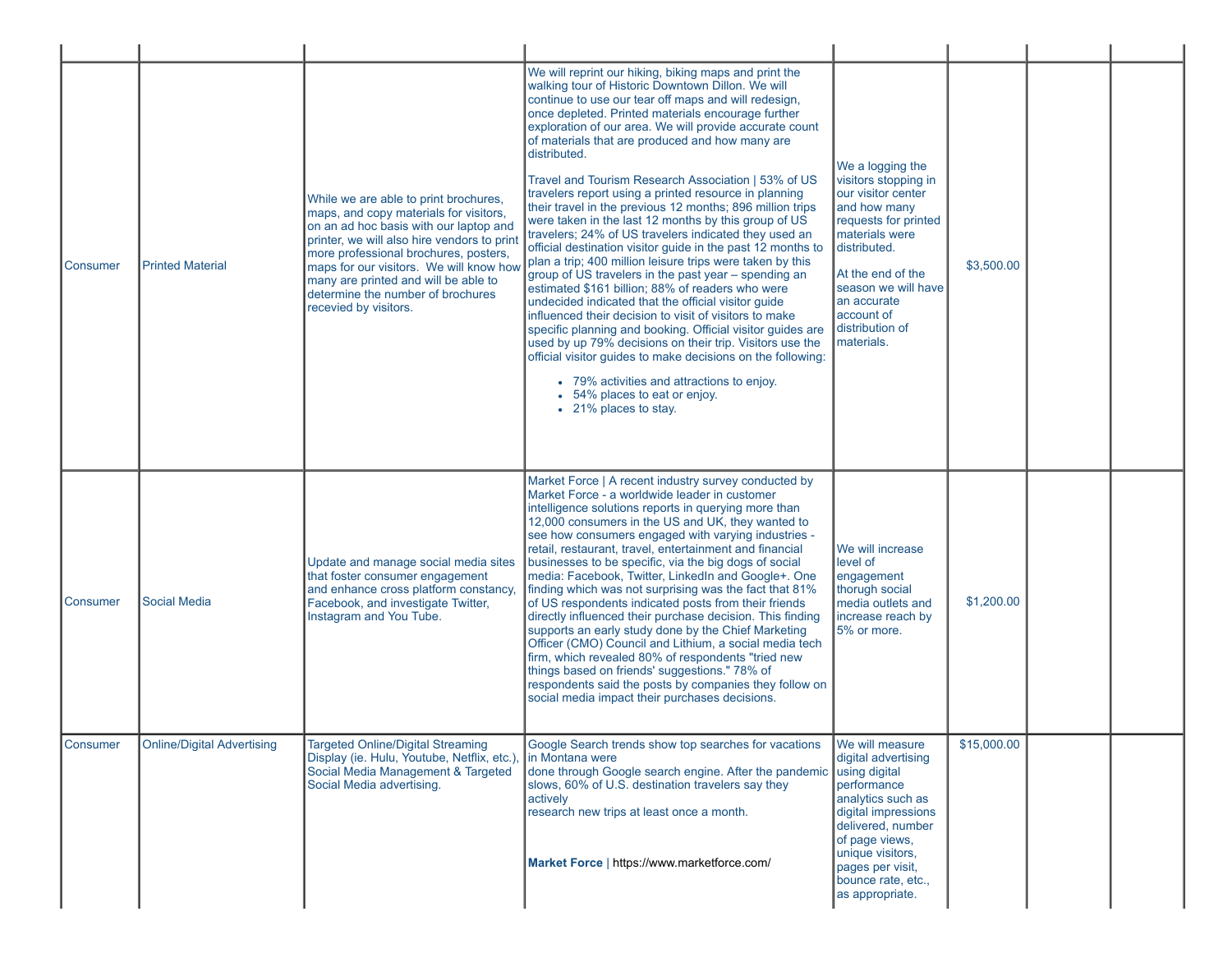|                 |                     |                                                                                                                     | A recent industry survey conducted by Market Force - a<br>worldwide leader in customer intelligence solutions<br>reports in querying more than 12,000 consumers in the<br>US and UK, they wanted to see how consumers<br>engaged with varying industries - retail, restaurant,<br>travel, entertainment and financial businesses to be<br>specific, via the big dogs of social media: Facebook,<br>Twitter, LinkedIn and Google+.<br>One finding which was not surprising was the fact that<br>81% of US respondents indicated posts from their<br>friends directly influenced their purchase decision. This<br>finding supports an early study done by the Chief<br>Marketing Officer (CMO) Council and Lithium, a social<br>media tech firm, which revealed 80% of respondents<br>"tried new things based on friends' suggestions." 78%<br>of respondents said the posts by companies they<br>follow on social media impact their purchases<br>decisions. |                                                              |             |  |
|-----------------|---------------------|---------------------------------------------------------------------------------------------------------------------|-------------------------------------------------------------------------------------------------------------------------------------------------------------------------------------------------------------------------------------------------------------------------------------------------------------------------------------------------------------------------------------------------------------------------------------------------------------------------------------------------------------------------------------------------------------------------------------------------------------------------------------------------------------------------------------------------------------------------------------------------------------------------------------------------------------------------------------------------------------------------------------------------------------------------------------------------------------|--------------------------------------------------------------|-------------|--|
| <b>Consumer</b> | Photo/Video Library | To produce tourism video content for a<br>summer campaign for Dillon Montana.<br>Digital advertising requires video | Statistics from Digital Marketing Institute.<br>https://digitalmarketinginstitute.com/blog/the-<br>importance-of-video-marketing                                                                                                                                                                                                                                                                                                                                                                                                                                                                                                                                                                                                                                                                                                                                                                                                                            | Success would be<br>to produce a video<br>and have it aired. | \$12,000.00 |  |
|                 |                     | content and images, so we must be<br>able to produce such videos.                                                   | https://blog.hubspot.com/marketing/state-of-video-<br>marketing-new-data                                                                                                                                                                                                                                                                                                                                                                                                                                                                                                                                                                                                                                                                                                                                                                                                                                                                                    |                                                              |             |  |
|                 |                     |                                                                                                                     | 1. Informing and Educating                                                                                                                                                                                                                                                                                                                                                                                                                                                                                                                                                                                                                                                                                                                                                                                                                                                                                                                                  |                                                              |             |  |
|                 |                     |                                                                                                                     | 97% of marketers claim that videos help customers<br>understand products. (Hubspot)                                                                                                                                                                                                                                                                                                                                                                                                                                                                                                                                                                                                                                                                                                                                                                                                                                                                         |                                                              |             |  |
|                 |                     |                                                                                                                     | 2. Search Engine Optimization                                                                                                                                                                                                                                                                                                                                                                                                                                                                                                                                                                                                                                                                                                                                                                                                                                                                                                                               |                                                              |             |  |
|                 |                     |                                                                                                                     | Over 80% of all traffic will consist of video by<br>2021. (Cisco)                                                                                                                                                                                                                                                                                                                                                                                                                                                                                                                                                                                                                                                                                                                                                                                                                                                                                           |                                                              |             |  |
|                 |                     |                                                                                                                     | 3. Staying Competitive                                                                                                                                                                                                                                                                                                                                                                                                                                                                                                                                                                                                                                                                                                                                                                                                                                                                                                                                      |                                                              |             |  |
|                 |                     |                                                                                                                     | 81 % of businesses are now using video for marketing.<br>(Hubspot)                                                                                                                                                                                                                                                                                                                                                                                                                                                                                                                                                                                                                                                                                                                                                                                                                                                                                          |                                                              |             |  |
|                 |                     |                                                                                                                     | 4. Getting Personal                                                                                                                                                                                                                                                                                                                                                                                                                                                                                                                                                                                                                                                                                                                                                                                                                                                                                                                                         |                                                              |             |  |
|                 |                     |                                                                                                                     | Live video will account for 13 % of traffic by<br>2021. (Cisco)                                                                                                                                                                                                                                                                                                                                                                                                                                                                                                                                                                                                                                                                                                                                                                                                                                                                                             |                                                              |             |  |
|                 |                     |                                                                                                                     | Real-time, ephemeral content is great for:                                                                                                                                                                                                                                                                                                                                                                                                                                                                                                                                                                                                                                                                                                                                                                                                                                                                                                                  |                                                              |             |  |
|                 |                     |                                                                                                                     | • Offering a feel of face-to-face interaction<br>• Building brand trust<br>• Offering audiences casual, interesting updates<br>(eg: behind the scenes)                                                                                                                                                                                                                                                                                                                                                                                                                                                                                                                                                                                                                                                                                                                                                                                                      |                                                              |             |  |
|                 |                     |                                                                                                                     | 5. Boosting Conversions                                                                                                                                                                                                                                                                                                                                                                                                                                                                                                                                                                                                                                                                                                                                                                                                                                                                                                                                     |                                                              |             |  |
|                 |                     |                                                                                                                     | 90% of consumers claim a video will help them make a<br>purchasing decision. (Social Media Today)                                                                                                                                                                                                                                                                                                                                                                                                                                                                                                                                                                                                                                                                                                                                                                                                                                                           |                                                              |             |  |
|                 |                     |                                                                                                                     | Wyzowl claims that 74% of people who get an<br>opportunity to see a product in action via an explainer                                                                                                                                                                                                                                                                                                                                                                                                                                                                                                                                                                                                                                                                                                                                                                                                                                                      |                                                              |             |  |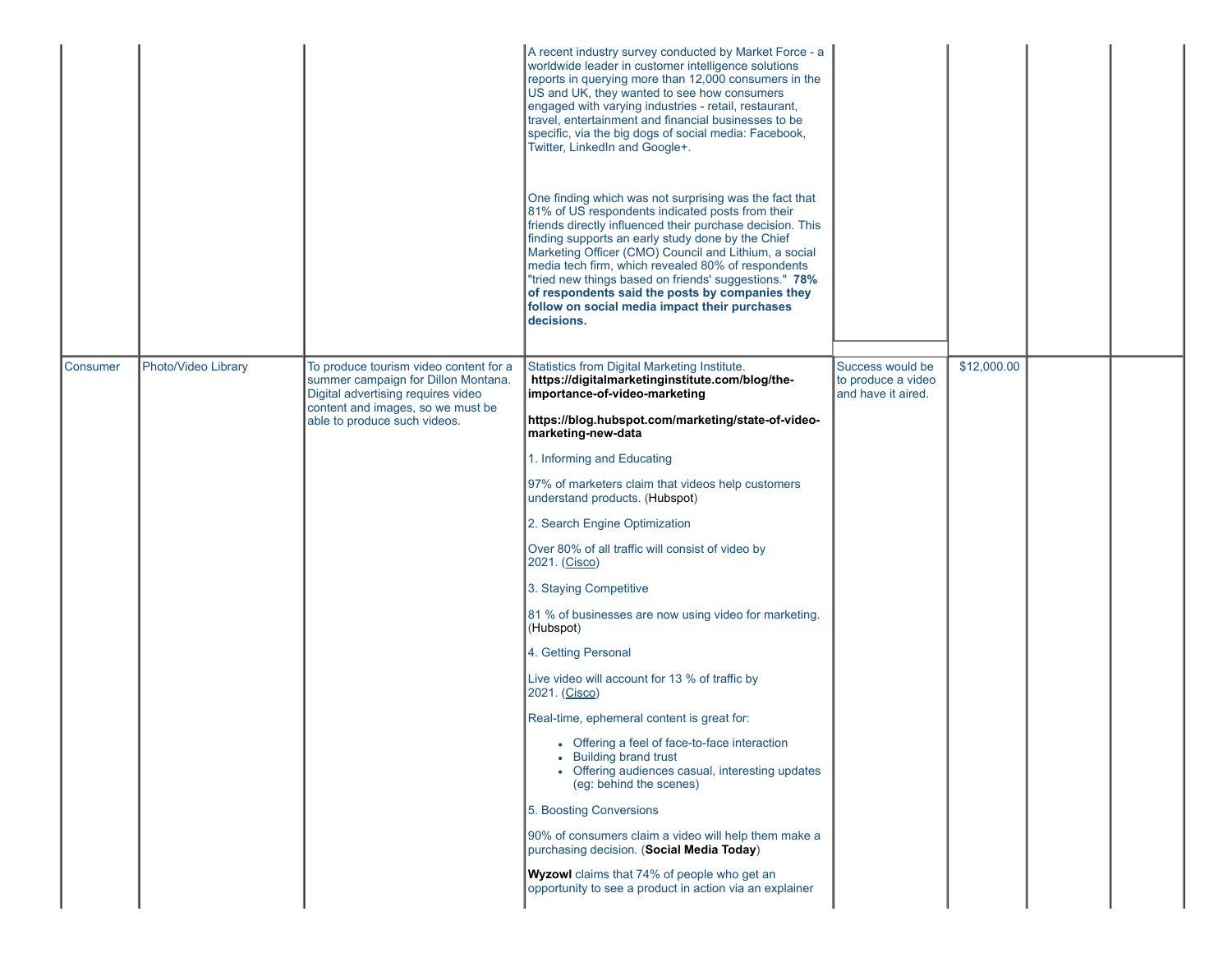|                             |                                          |                                                                                                                                                                                                                                                                                                                                                                                                                                                                                                       | video will buy it. And landing pages are great places to<br>place videos, too. -- boosting conversion rates by up to<br>80% (just be sure to keep autoplay off so as not to scare<br>the customer away with loud noises).<br>Another reason why video is great for conversions on<br>websites is that they actually keep people around for<br>long enough to look around on the site. This is<br>especially true for those who aren't big readers (a good<br>rule of thumb is to assume that people's eyes could be<br>tired from looking at a screen all day). People watching<br>a video stick around for some two whole<br>minutes longer if there's a video.                                                                                                        |                                                                                                                                                                                                                                                                          |            |  |
|-----------------------------|------------------------------------------|-------------------------------------------------------------------------------------------------------------------------------------------------------------------------------------------------------------------------------------------------------------------------------------------------------------------------------------------------------------------------------------------------------------------------------------------------------------------------------------------------------|-------------------------------------------------------------------------------------------------------------------------------------------------------------------------------------------------------------------------------------------------------------------------------------------------------------------------------------------------------------------------------------------------------------------------------------------------------------------------------------------------------------------------------------------------------------------------------------------------------------------------------------------------------------------------------------------------------------------------------------------------------------------------|--------------------------------------------------------------------------------------------------------------------------------------------------------------------------------------------------------------------------------------------------------------------------|------------|--|
| Marketing<br>Support        | <b>VIC</b><br>Funding/Staffing/Signage   | We will have someone to greet visitors<br>when they stop at the Visitors Center<br>for information during the summer<br>season. There is a Visitors Center job<br>description on file at the Beaverhead<br>Chamber of Commerce &<br><b>Agriculture/Convention &amp; Visitors</b><br>Center office.                                                                                                                                                                                                    | The Visitors Center staff is often the face of Dillon and<br>the Beaverhead Chamber/CVB to a first-time visitor. It is<br>imperative that adequate staffing maintained to provide<br>superior services and keep visitors engaged with our<br>destination.<br>Past experience tracking visitors shows that we had<br>approx. Due to Covid, we had approx. 330 visitors last<br>year who stopped to inquire about the area. Visitors to<br>the area signed our guest book giving high marks for<br>personalized customer services.<br><b>Destination</b><br>Analysts   https://www.destinationanalysts.com/insights-<br>updates/<br>66.4% of travelers rely on the opinions of in-<br>person and/or through direct contact (email, text, etc.)<br>for travel inspiration. | Increase total<br>number of inquires<br>to Visitors Center<br>and fulfillment<br>packets requested<br>from previous<br>vears. We will be<br>able to track visitors<br>with an updated<br>tracking system that<br>will provide<br>information on<br>visitors to our area. | \$1,200.00 |  |
| <b>Marketing</b><br>Support | Fulfillment/Telemarketing/Call<br>Center | Phone, postage and supplies to fulfill<br>visitor information requests through the<br>Dillon Visitors Center. Fulfillment piece<br>is the Visit Dillon Brochure, Visit<br>Southwest MT Guide and other specific<br>brochures, as requested.                                                                                                                                                                                                                                                           | In 2020, there were 14 fulfillment packets sent out. With<br>COVID waning, we feel an increased number of packets<br>will be requested.<br><b>Destination</b><br>Analysts   https://www.destinationanalysts.com/insights-<br>updates/<br>66.4% of travelers rely on the opinions of in-<br>person and/or through direct contact (email, text, etc.)<br>for travel inspiration.                                                                                                                                                                                                                                                                                                                                                                                          | We will make YOY<br>comparisons of<br>fulfillment requests<br>to measure our<br>success and<br>evaluate for next<br>year.                                                                                                                                                | \$1,200.00 |  |
| Marketing<br>Support        | Administration                           | Up to, but not exceeding, 20% of the<br>organization's new annual revenue will<br>be designated to cover administrative<br>expenses, New annual revenue shall<br>be defined as any new lodging facility<br>use tax collections that have not had<br>administrative expenses deducted from<br>it. The intent of the administrative<br>budget is to cover costs incurred in the<br>implementation of approved marketing<br>methods/ funded by the lodging facility<br>use tax such as: expenses such as | This is an operational method employed by the<br>organization in order to adhere to the governing rules<br>and regulations.<br>The CVB has used Administration funds every year<br>since becoming a CVB. While it may not be directly<br>supported by specific research, past experience has<br>demonstrated that the organization's operations and<br>successful marketing relies on administrative funds.<br>Often the Administration funds budget is added to or<br>combined with other administrative funds provided by<br>the joint operation of a CVB, Chamber of Commerce,                                                                                                                                                                                       | The objective for<br>Administration<br>budget is to spend<br>funds appropriately<br>and efficiently for<br>managing the<br>organization's<br>operations. Per<br>statute, the<br>maximum allowed<br>for the<br>Administration                                             | \$4,000.00 |  |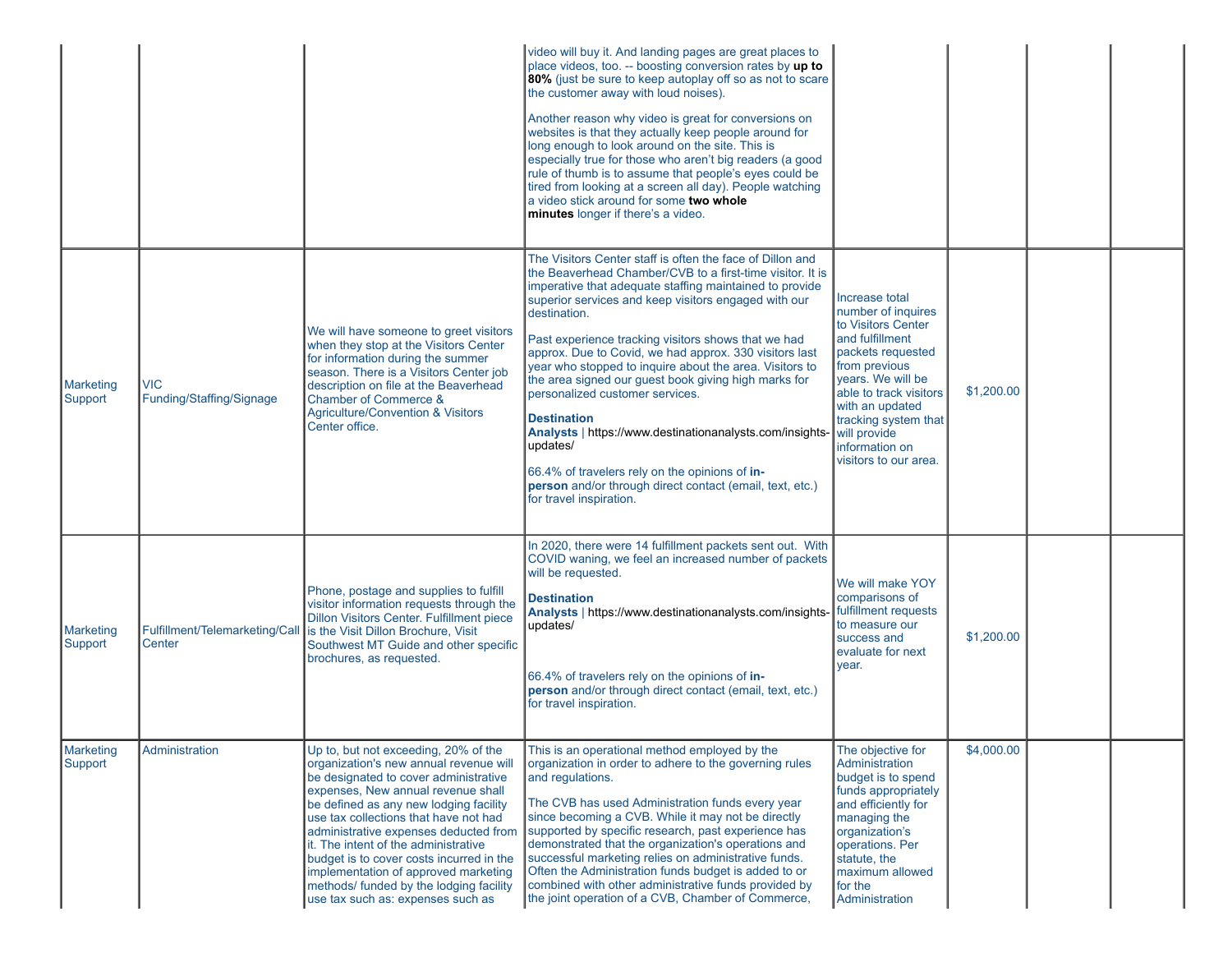|                      |                                                              | wages, salaries, office supplies and<br>equipment, accounting services,<br>employer paid benefits including<br>bonuses, health care, 401k, saving<br>plans, books and reference materials,<br>travel, janitorial services, legal fees,<br>maintenance contracts for equipment,<br>meeting rooms rental, postage,<br>reasonable costs for coffee breaks<br>during meetings of the governing body<br>(i.e. coffee, non-alcoholic<br>refreshements), registration fees for<br>professional development, rent,<br>storage. utilities, cell phone contracts,<br>cloud data storage subscriptions<br>computer security contracts, convention<br>and/or event subsidies, VIC seasonal<br>enhancements/beautification.<br>Admin funds are budgeted for required<br>expenses for operation of the DCVB<br>such as supplies, postage,<br>bookkeeping, equipment, tech support,<br>miscellaneous and employer expenses<br>related to staff wages. | TBID, or other. Without these funds it may not be<br>economical or feasible to have permanent staff<br>administering the CVB.                                                                                                                                                                                                                                                                                                                                                                                                                                                                                                                                                                                                                                                                                 | method is 20% of<br>the total annual<br>lodging tax receipts<br>(or less). Success<br>will be determined<br>by the total spend<br>in the<br>Administration<br>method; if it is 20%<br>or less, we will<br>consider the<br>method successful.                                                                                                                                                                                                                                                                        |            |  |  |
|----------------------|--------------------------------------------------------------|----------------------------------------------------------------------------------------------------------------------------------------------------------------------------------------------------------------------------------------------------------------------------------------------------------------------------------------------------------------------------------------------------------------------------------------------------------------------------------------------------------------------------------------------------------------------------------------------------------------------------------------------------------------------------------------------------------------------------------------------------------------------------------------------------------------------------------------------------------------------------------------------------------------------------------------|---------------------------------------------------------------------------------------------------------------------------------------------------------------------------------------------------------------------------------------------------------------------------------------------------------------------------------------------------------------------------------------------------------------------------------------------------------------------------------------------------------------------------------------------------------------------------------------------------------------------------------------------------------------------------------------------------------------------------------------------------------------------------------------------------------------|---------------------------------------------------------------------------------------------------------------------------------------------------------------------------------------------------------------------------------------------------------------------------------------------------------------------------------------------------------------------------------------------------------------------------------------------------------------------------------------------------------------------|------------|--|--|
| Marketing<br>Support | <b>TAC/Governor's Conference</b><br>meetings                 | The Dillon Convention & Visitors<br><b>Bureau Executive Director will attend</b><br>TAC meetings and the annual<br>Governor's Conference.                                                                                                                                                                                                                                                                                                                                                                                                                                                                                                                                                                                                                                                                                                                                                                                              | This is an operational method employed by the<br>organization in order to adhere to the governing rules<br>and regulations.<br>While it may not be directly supported by specific<br>research, past experience has demonstrated that the<br>organization's operations and successful marketing<br>relies on participation of the executive director at<br>quarterly Tourism Advisory Council Meetings whereby<br>bertinent information is shared and action is taken.<br>Past experience attending the Montana Governor's<br>Conference on Tourism and Recreation has also shown<br>to be beneficial as a networking, training and education<br>event. The executive director, members of the board<br>and staff have participated in meetings and conference<br>every year the organizations has been a CVB. | Attendance at TAC<br>meetings is a<br>requirement as part<br>of the use of the<br>bed tax funds.<br>Governor's<br>Conference<br>provides insights<br>and education for<br>destination<br>marketers.<br>Success will be<br>measured by the<br>attendance of the<br><b>Executive Director</b><br>or authorized<br>representative at all<br>required quarterly<br>TAC meetings (both<br>virtual and in-<br>person) and the<br>annual Montana<br><b>Governors</b><br>Conference on<br><b>Tourism and</b><br>Recreation. | \$1,200.00 |  |  |
| Marketing<br>Support | <b>Marketing Support/Customer</b><br><b>Service Training</b> | We will work with local businesses to<br>provide to their employees information<br>on local activities, events and details<br>about Dillon and Beaverhead County.<br>We will distribute, via electronic email,<br><b>Small Business Administration</b><br>information to our businesses about                                                                                                                                                                                                                                                                                                                                                                                                                                                                                                                                                                                                                                          | Our local business request brochures, guides and<br>training throughout the season. Local businesses we<br>spoke with say their employees are unaware of all that<br>our local community has to offer to visitors.<br>Skift   Travelers are more motivated to travel by<br>adventure than they were in the past. This year, there is                                                                                                                                                                                                                                                                                                                                                                                                                                                                          | We will continue<br>our project to<br>provide information<br>on customer<br>service training<br>opportunites to our<br>local businesses.                                                                                                                                                                                                                                                                                                                                                                            | \$1,000.00 |  |  |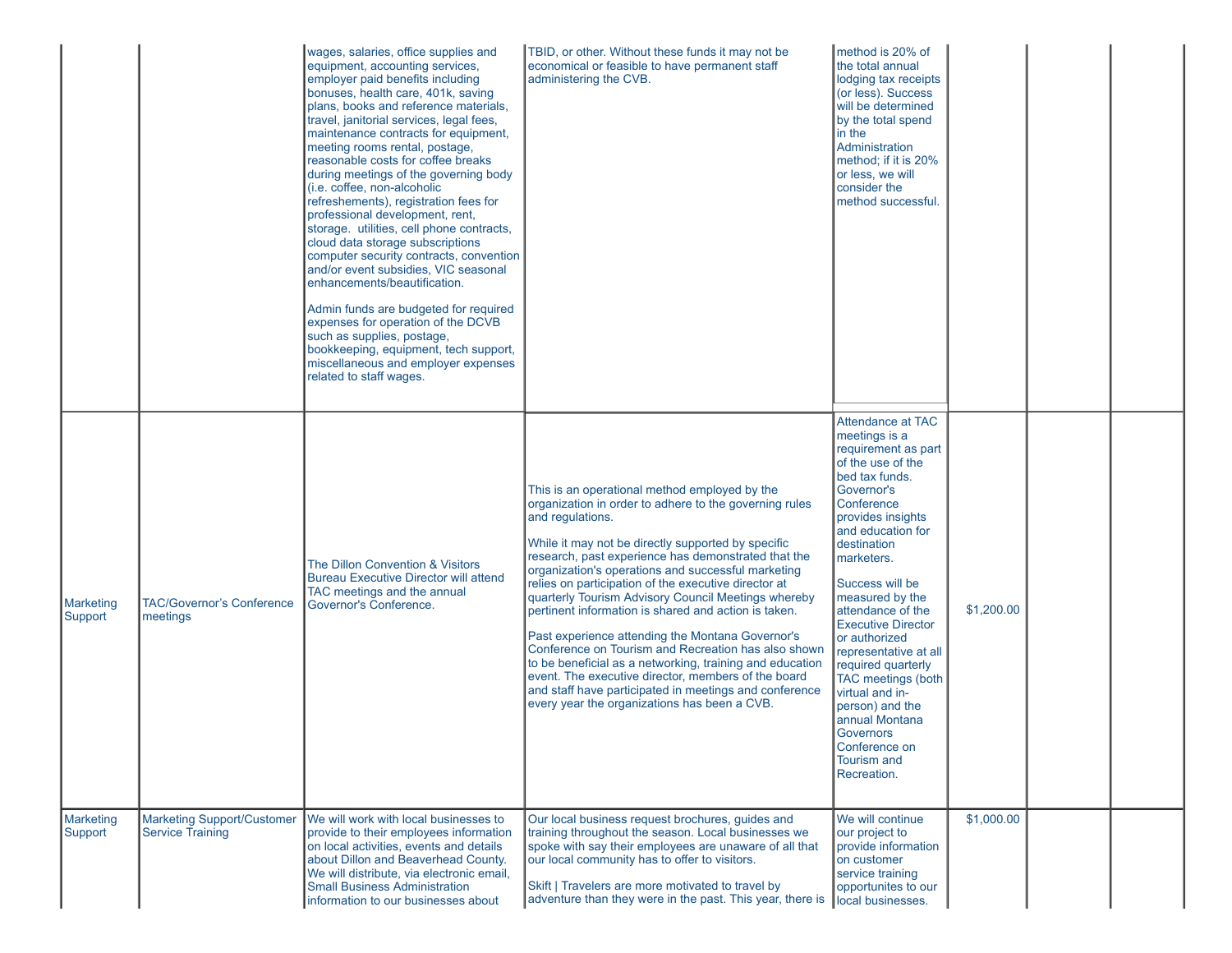|                      |                              | workforce trainings, marketing training,<br>customer service trainings, and<br>financial help through the SBA for<br>businesses.                                                                                                                                                                                                                                                                                                                                                                                                                                                                                                                                                                                                                                                                                                                                                       | also an increased preference for hyper-local, unique,<br>and transformative travel experiences. Travelers are<br>specifically looking for experiences that will change their<br>world perspective. Travelers are also more thoughtful<br>about the environment and their own personal wellbeing<br>than they have been in the past years, and both of these<br>things will have strong ramifications when it comes to<br>their travel preferences and behaviors. Customer<br>service training can help the visitors enjoy their<br>experience.                                                                                                                                                                                                                                                                                                                                                                                       |                                                                                                                                                                                                                                 |            |  |
|----------------------|------------------------------|----------------------------------------------------------------------------------------------------------------------------------------------------------------------------------------------------------------------------------------------------------------------------------------------------------------------------------------------------------------------------------------------------------------------------------------------------------------------------------------------------------------------------------------------------------------------------------------------------------------------------------------------------------------------------------------------------------------------------------------------------------------------------------------------------------------------------------------------------------------------------------------|--------------------------------------------------------------------------------------------------------------------------------------------------------------------------------------------------------------------------------------------------------------------------------------------------------------------------------------------------------------------------------------------------------------------------------------------------------------------------------------------------------------------------------------------------------------------------------------------------------------------------------------------------------------------------------------------------------------------------------------------------------------------------------------------------------------------------------------------------------------------------------------------------------------------------------------|---------------------------------------------------------------------------------------------------------------------------------------------------------------------------------------------------------------------------------|------------|--|
| Marketing<br>Support | <b>Joint Ventures</b>        | The Joint Venture Digital Marketing<br>Program with MOTBD would be an<br>affordable joint venture advertising<br>opportunity for our area.                                                                                                                                                                                                                                                                                                                                                                                                                                                                                                                                                                                                                                                                                                                                             | By leveraging MOTBD's media buy, JV Partners can:<br>1. Buy into opportunities at lower negotiated rates.<br>2. Receive placements in premium positioning<br>within premium content websites.<br>3. Capitalize on consumer awareness built<br>by MOTBD to increase interest and bookings<br>for the JV Partner's destination or business.<br>Information provided by MOTBD's Website under Joint<br>Ventures https://marketmt.com/JointVenture<br>Once Joint Venture is identified or started, update<br>reseach/statistics specific to the activity.                                                                                                                                                                                                                                                                                                                                                                                | Metrics will be<br>provided when<br>specific activities<br>are identified.                                                                                                                                                      | \$1,000.00 |  |
| Marketing<br>Support | <b>Opportunity Marketing</b> | We will set aside funds to use with<br>other marketing opportunties in our<br>area.                                                                                                                                                                                                                                                                                                                                                                                                                                                                                                                                                                                                                                                                                                                                                                                                    | A detailed explanation of funds being used will be<br>provided as they appear. Once Opportunity is identified<br>update specific activity information.                                                                                                                                                                                                                                                                                                                                                                                                                                                                                                                                                                                                                                                                                                                                                                               | Metrics will be<br>provided when<br>specific activities<br>are identified.                                                                                                                                                      | \$1,000.00 |  |
| Marketing<br>Support | Wayfinding                   | We would like to be able to provide<br>directional signage to our attractions.<br>This area is<br>currently lacking, and the area would<br>benefit significantly if directional<br>signage alone were provided.<br>Here's how the Registered Graphic<br>Designers of Ontario describes the<br>process of wayfinding, "The wayfinding<br>process involves a series of decisions<br>by which people moving through an<br>environment can reach their desired<br>destination. Those decisions are guided<br>by architecture features and space<br>planning elements, as well as by<br>recognizable landmarks. They're also<br>supported by signage and other graphic<br>communications and, increasingly, by<br>audible and tactile innovations that<br>assist people with special needs" as<br>described by The Access Ability: A<br>Practical Handbook on Accessible<br>Graphic Design. | If our visitors are going to find their way around our<br>area, signage must be<br>provided.<br><b>Travel</b><br>Wayfinding   https://www.travelwayfinding.com/team/<br>Dr. Paul Symonds has a PhD in Wayfinding from Cardiff<br>Metropolitan University in the UK. Paul works with the<br>signage industry, airports and other locations providing<br>wayfinding audits, consultancy and training. His<br>research show Wayfinding is particularly important for a<br>number of reasons. To provide a few examples:<br>• Safety and security – Crowd control and safe<br>movement of people is sometimes vital, such as<br>in emergency situations. Directing people<br>efficiently towards their seats in sports stadia<br>prevents any potential issues from<br>overcrowding.<br>• Commercial - steering behaviour is invaluable<br>for commercial outlets and locations in how they<br>make profits. Everywhere, from exhibition | Wayfinding is a<br>project and<br>therefore we<br>evaluate success<br>based<br>on project<br>completion. The<br>project may involve<br>creation, install,<br>updates, etc. and<br>may require several<br>months to<br>complete. | \$5,300.00 |  |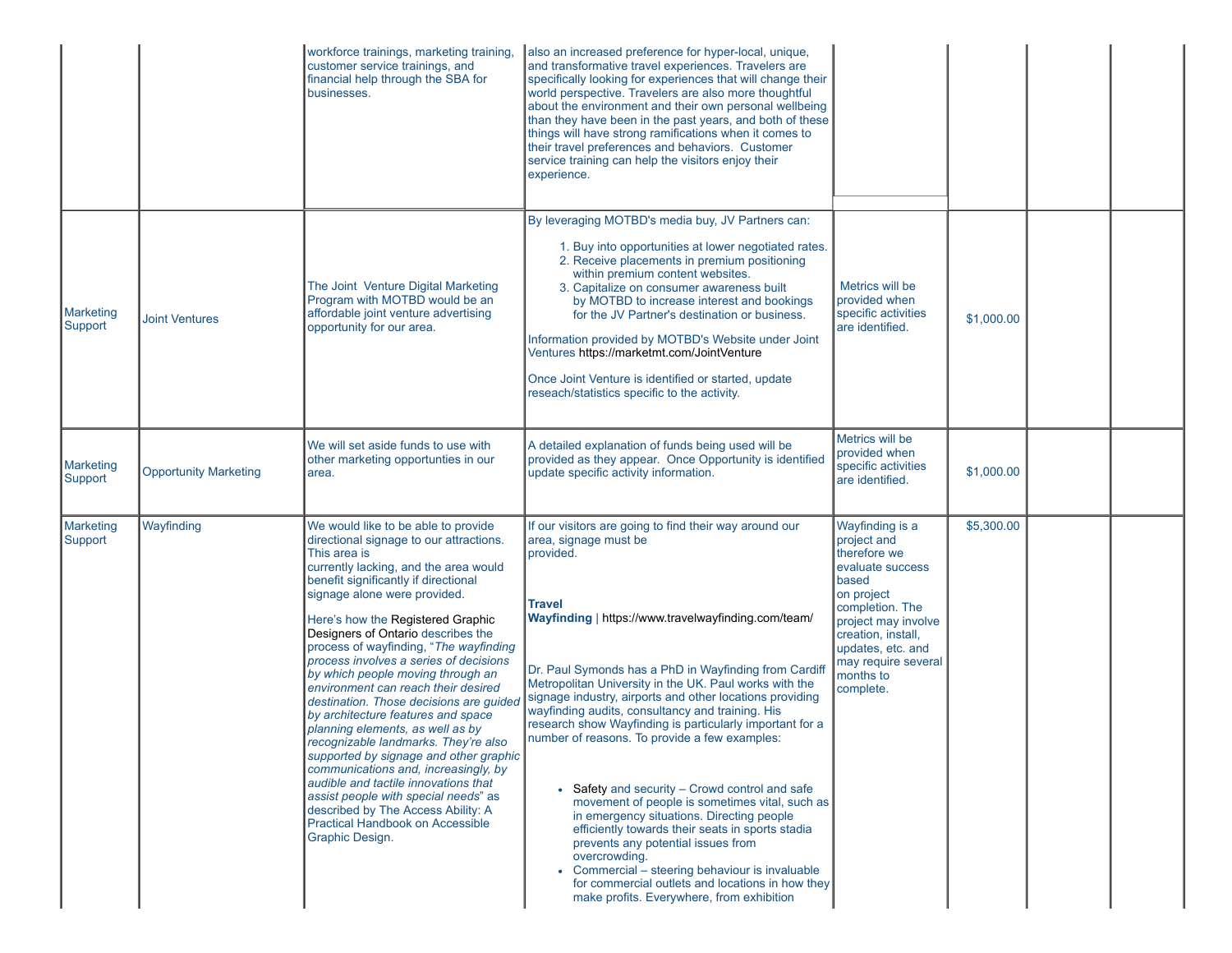|  | centres, tourist attractions, airports, urban<br>centres, shopping malls etc. use wayfinding to<br>guide people to spend, to go in certain<br>directions etc.<br>• Repeat Business - Creating a very positive<br>customer experience is important for return<br>business. A lost user who is highly-stressed is<br>far less likely to be a return visitor to a location.<br>This has a detrimental effect on users and<br>impacts on the decision of whether or not to<br>return. Stakeholder and commercial needs are<br>an important aspect of wayfinding.<br>• Efficiency and enjoyment - From a person's<br>own point of view (the agent who uses the<br>agency to make decisions), efficiency i.e. direct<br>routes can be important but equally so, we often<br>go from A to B to enjoy the experience of the<br>route itself. |             |  |
|--|--------------------------------------------------------------------------------------------------------------------------------------------------------------------------------------------------------------------------------------------------------------------------------------------------------------------------------------------------------------------------------------------------------------------------------------------------------------------------------------------------------------------------------------------------------------------------------------------------------------------------------------------------------------------------------------------------------------------------------------------------------------------------------------------------------------------------------------|-------------|--|
|  |                                                                                                                                                                                                                                                                                                                                                                                                                                                                                                                                                                                                                                                                                                                                                                                                                                      | \$57,600.00 |  |

# *Marketing Method Budget*

| <b>Marketing Segment</b> | <b>Marketing Method</b>                     | <b>Bed tax funded budget</b> |
|--------------------------|---------------------------------------------|------------------------------|
| <b>Consumer</b>          | Website/Internet Development/Updates        | \$7,500.00                   |
| Consumer                 | <b>Print Advertising</b>                    | \$8,000.00                   |
| Consumer                 | <b>Printed Material</b>                     | \$15,000.00                  |
| Consumer                 | <b>Social Media</b>                         | \$2,200.00                   |
| Consumer                 | <b>Online/Digital Advertising</b>           | \$25,000.00                  |
| <b>Consumer</b>          | Photo/Video Library                         | \$15,500.00                  |
|                          |                                             | \$73,200.00                  |
| <b>Marketing Support</b> | VIC Funding/Staffing/Signage                | \$2,776.00                   |
| Marketing Support        | Fulfillment/Telemarketing/Call Center       | \$2,200.00                   |
| Marketing Support        | Administration                              | \$6,031.00                   |
| Marketing Support        | <b>TAC/Governor's Conference meetings</b>   | \$2,200.00                   |
| Marketing Support        | Marketing Support/Customer Service Training | \$2,000.00                   |
| Marketing Support        | <b>Joint Ventures</b>                       | \$2,000.00                   |
| <b>Marketing Support</b> | <b>Opportunity Marketing</b>                | \$2,000.00                   |
| <b>Marketing Support</b> | Wayfinding                                  | \$6,300.00                   |
|                          |                                             | \$25,507.00                  |
|                          |                                             | \$98,707.00                  |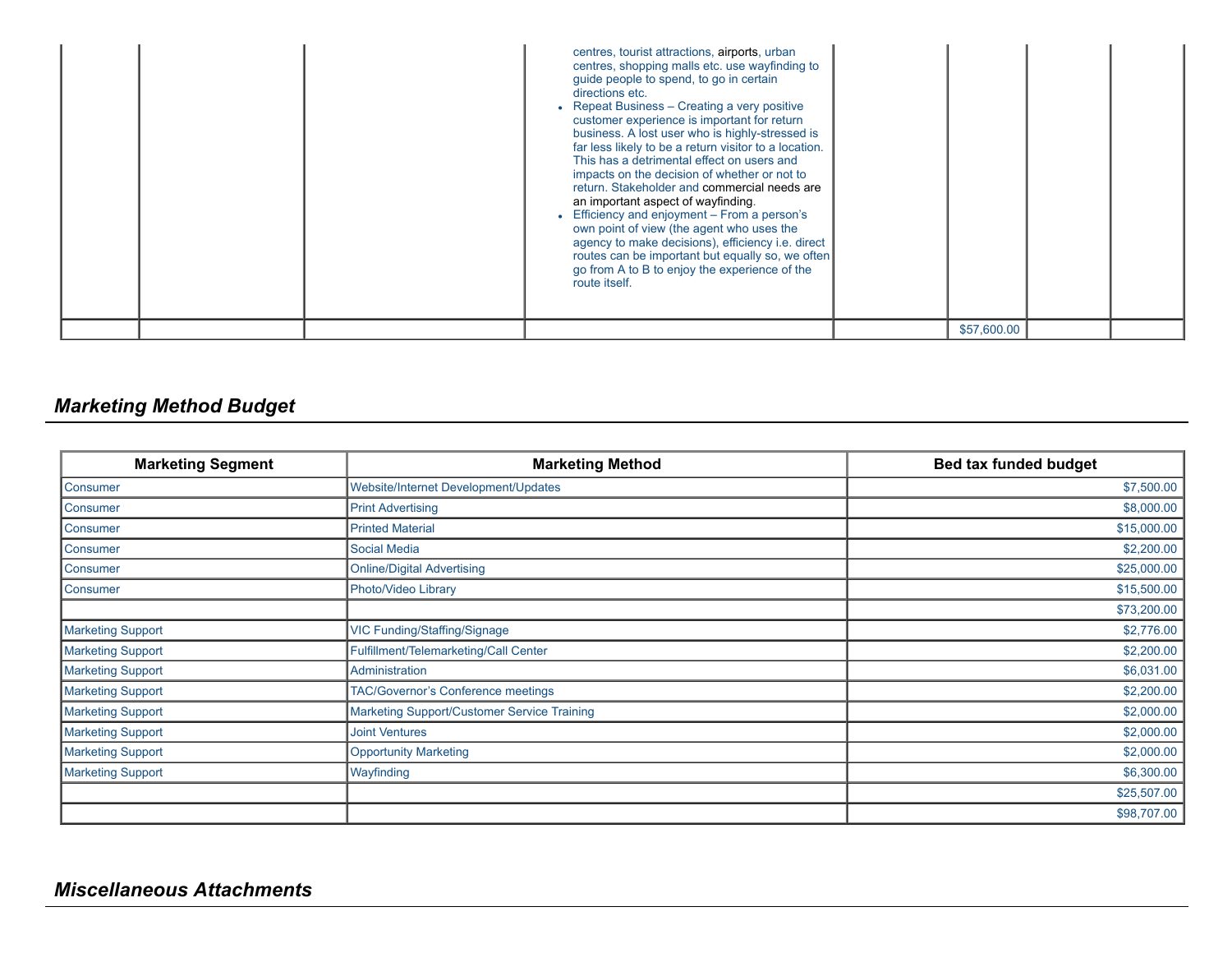| Description                                                     | File Name                       | <b>File Size</b> |
|-----------------------------------------------------------------|---------------------------------|------------------|
| Dillon CVB FY22 Pie Charts                                      | Dillon CVB FY22 pie charts.xlsx | 31 KB            |
| FY22 Pie Charts for Segments and Methods - Dillon<br><b>CVB</b> | FY22 Pie Charts.xlsx            | 31 KB            |